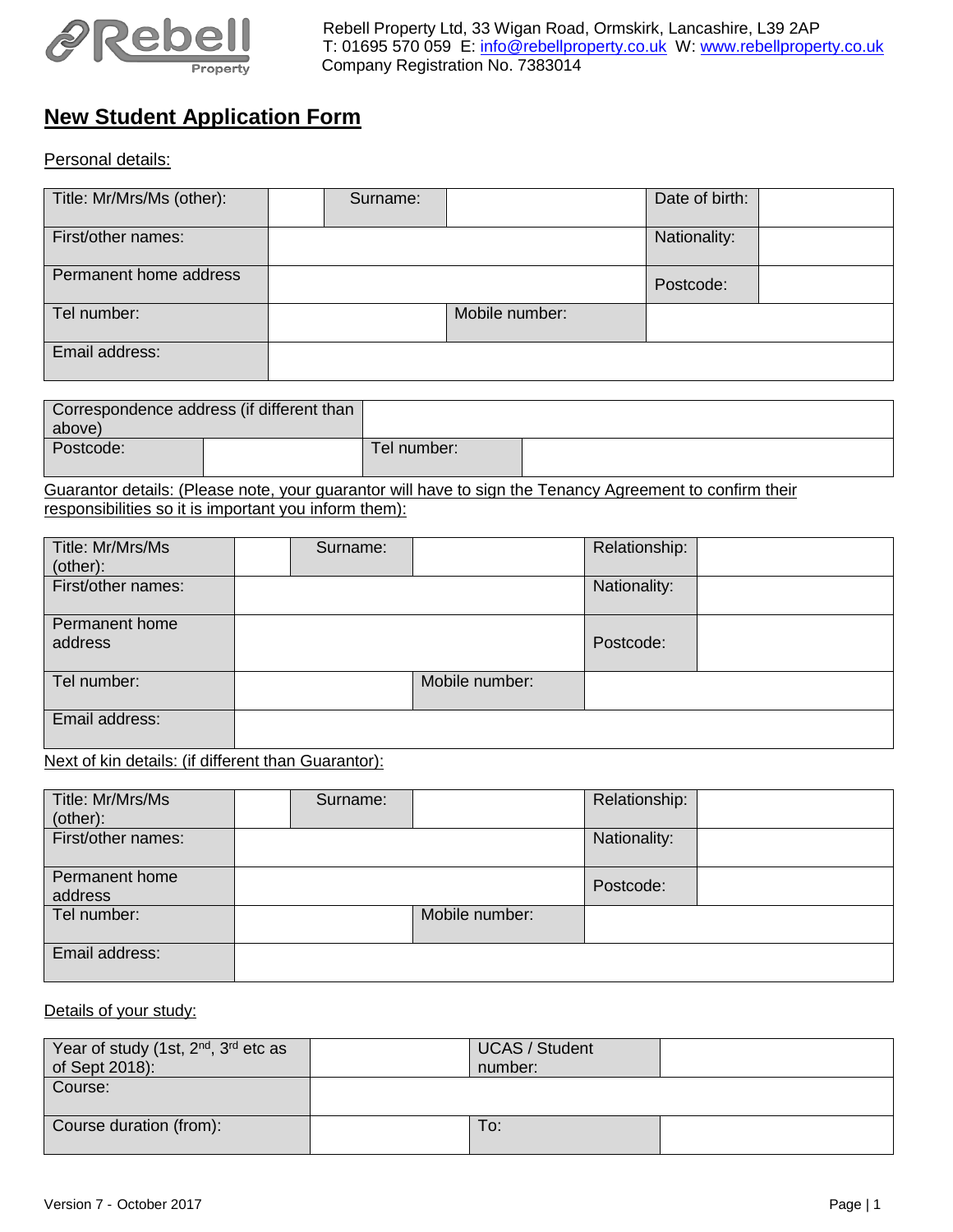

Please give details of any disability, illness or other special needs:

## Accommodation preference:

| Address:                                                                                                             |                  |                   |                                                      |          |  |                                                                 | Room Number:    |  |                                                                                           |          |                               |  |      |  |
|----------------------------------------------------------------------------------------------------------------------|------------------|-------------------|------------------------------------------------------|----------|--|-----------------------------------------------------------------|-----------------|--|-------------------------------------------------------------------------------------------|----------|-------------------------------|--|------|--|
| <b>Tenancy Start Date:</b>                                                                                           |                  | Tenancy End Date: |                                                      |          |  |                                                                 | Tenancy Length: |  |                                                                                           | 44 Weeks |                               |  |      |  |
| * Non-Refundable<br><b>Summer Retainer</b><br>(Half Rent x 8 Weeks)<br>To be paid by 30 <sup>th</sup><br>April 2018: | £                | Week:             | <b>Rent Per</b><br>£                                 |          |  | <b>Rent Per</b><br>Year<br>(Weekly)<br>£<br>Rent x 44<br>Weeks) |                 |  |                                                                                           |          | Total<br>Payment<br>Per Year: |  | £    |  |
| Please tick, Payment<br>Frequency for Rent:                                                                          | In Full          |                   | Monthly, on the<br>20 <sup>th</sup> of each<br>month |          |  |                                                                 |                 |  | Termly, 20 <sup>th</sup><br>October, 20 <sup>th</sup><br>January & 20 <sup>th</sup> April |          |                               |  |      |  |
| Please tick, Payment<br><b>Options for Rent:</b>                                                                     | Bank<br>Transfer |                   | Order                                                | Standing |  |                                                                 | By Card         |  |                                                                                           | Cheque   |                               |  | Cash |  |

Signing of this Application Form:

- Guarantees you the room and that no other viewings will take place.
- Makes you liable for the payment of the summer retainer by the 30<sup>th</sup> April 2018 even if you decide to withdraw your application.

The summer retainer payment covers the:

- Marketing of the property
- Arrangement of viewings at a time convenient to you and your parents/relatives (out of office hours, evenings, weekends etc)
- Application, contracting & administration process
- Full refurbishment of your property over the summer; cleaned, freshly painted, replacement of damaged beds & mattresses, re-grouted tiles etc.
- Compliance in terms of Gas & Electrical Safety Inspections, servicing of Fire Extinguishers, smoke & carbon monoxide detectors.
- Transport/moving of your belongings from your current Accommodation to your new property (if you have no means of transport).
- Allows you to leave your belongings in your room over summer period rather than having to take them home or pay for storage.